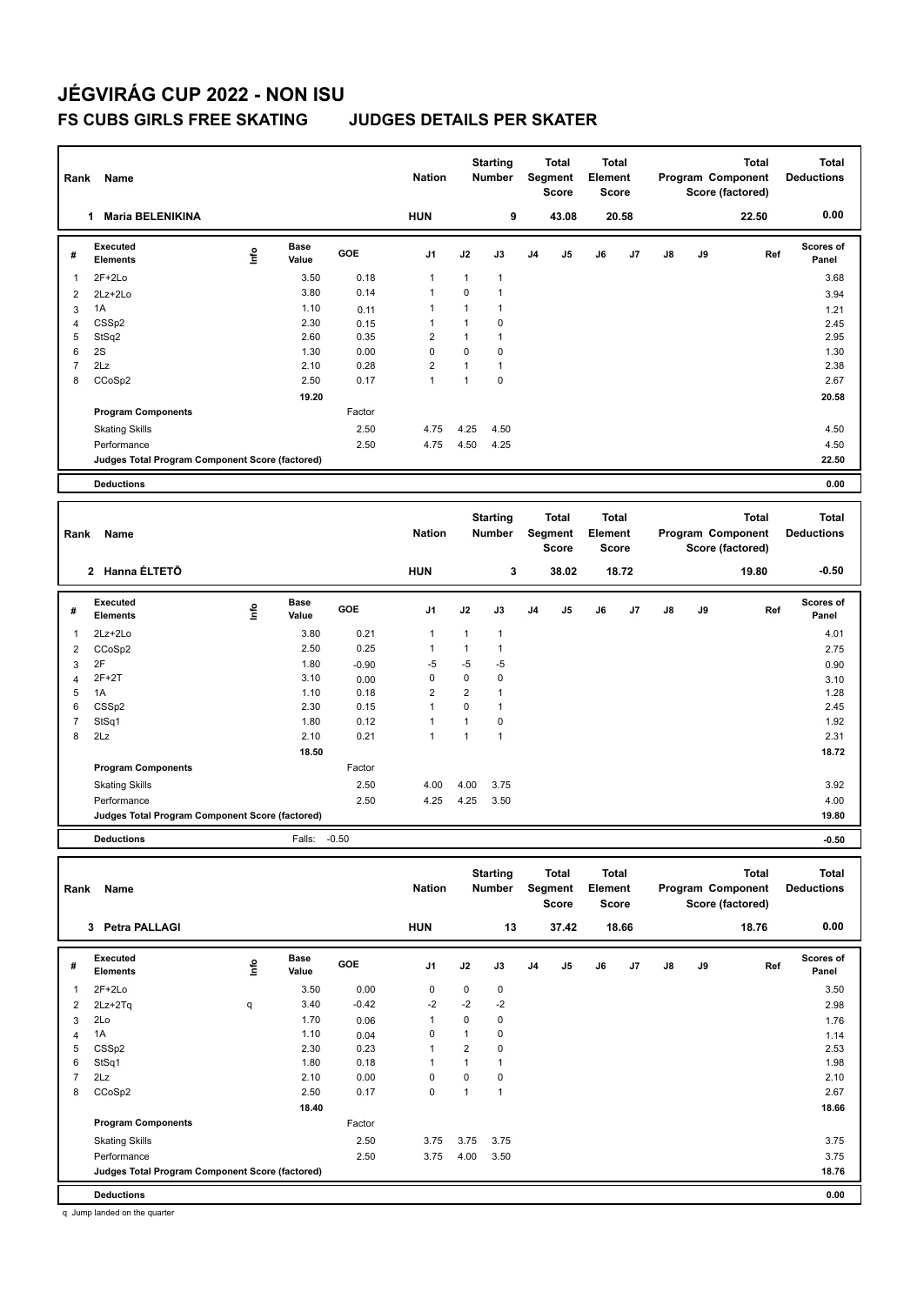### **FS CUBS GIRLS FREE SKATING JUDGES DETAILS PER SKATER**

| Rank           | Name                                            |      |                      |         | <b>Nation</b>  |      | <b>Starting</b><br><b>Number</b> |                | Total<br>Segment<br><b>Score</b> | <b>Total</b><br>Element<br>Score |                |               |    | Total<br>Program Component<br>Score (factored) | Total<br><b>Deductions</b> |
|----------------|-------------------------------------------------|------|----------------------|---------|----------------|------|----------------------------------|----------------|----------------------------------|----------------------------------|----------------|---------------|----|------------------------------------------------|----------------------------|
|                | 4 Varvara BESPALOVÁ                             |      |                      |         | <b>RUS</b>     |      | 14                               |                | 37.11                            |                                  | 16.25          |               |    | 20.86                                          | 0.00                       |
| #              | Executed<br><b>Elements</b>                     | lnfo | <b>Base</b><br>Value | GOE     | J <sub>1</sub> | J2   | J3                               | J <sub>4</sub> | J5                               | J6                               | J <sub>7</sub> | $\mathsf{J}8$ | J9 | Ref                                            | Scores of<br>Panel         |
| 1              | 1A                                              |      | 1.10                 | 0.11    | $\mathbf 1$    | 1    | 1                                |                |                                  |                                  |                |               |    |                                                | 1.21                       |
| $\overline{2}$ | $2F!+2Tq$                                       |      | 3.10                 | $-0.54$ | $-3$           | $-3$ | $-3$                             |                |                                  |                                  |                |               |    |                                                | 2.56                       |
| 3              | FSSp2V                                          |      | 1.73                 | $-0.29$ | $-2$           | $-1$ | $-2$                             |                |                                  |                                  |                |               |    |                                                | 1.44                       |
| 4              | StSqB                                           |      | 1.50                 | 0.10    | $\overline{1}$ | 1    | 0                                |                |                                  |                                  |                |               |    |                                                | 1.60                       |
| 5              | 2Lz                                             |      | 2.10                 | 0.07    |                | 0    | 0                                |                |                                  |                                  |                |               |    |                                                | 2.17                       |
| 6              | 2Lo+2Lo                                         |      | 3.40                 | $-0.06$ | 0              | 0    | $-1$                             |                |                                  |                                  |                |               |    |                                                | 3.34                       |
| 7              | 2F                                              |      | 1.80                 | 0.12    | $\mathbf{1}$   | 0    | 1                                |                |                                  |                                  |                |               |    |                                                | 1.92                       |
| 8              | CCoSp2V                                         |      | 1.88                 | 0.13    | $\mathbf 0$    | 1    |                                  |                |                                  |                                  |                |               |    |                                                | 2.01                       |
|                |                                                 |      | 16.61                |         |                |      |                                  |                |                                  |                                  |                |               |    |                                                | 16.25                      |
|                | <b>Program Components</b>                       |      |                      | Factor  |                |      |                                  |                |                                  |                                  |                |               |    |                                                |                            |
|                | <b>Skating Skills</b>                           |      |                      | 2.50    | 4.25           | 4.00 | 4.25                             |                |                                  |                                  |                |               |    |                                                | 4.17                       |
|                | Performance                                     |      |                      | 2.50    | 4.25           | 4.25 | 4.00                             |                |                                  |                                  |                |               |    |                                                | 4.17                       |
|                | Judges Total Program Component Score (factored) |      |                      |         |                |      |                                  |                |                                  |                                  |                |               |    |                                                | 20.86                      |
|                | <b>Deductions</b>                               |      |                      |         |                |      |                                  |                |                                  |                                  |                |               |    |                                                | 0.00                       |

! Not clear edge q Jump landed on the quarter

| Rank | Name                                            |             |                      |         | <b>Nation</b>  |      | <b>Starting</b><br><b>Number</b> |                | Total<br>Segment<br><b>Score</b> | Total<br>Element<br><b>Score</b> |       |               |    | <b>Total</b><br>Program Component<br>Score (factored) | Total<br><b>Deductions</b> |
|------|-------------------------------------------------|-------------|----------------------|---------|----------------|------|----------------------------------|----------------|----------------------------------|----------------------------------|-------|---------------|----|-------------------------------------------------------|----------------------------|
|      | Maja KURIÁN<br>5                                |             |                      |         | <b>HUN</b>     |      | 6                                |                | 29.37                            |                                  | 13.94 |               |    | 15.43                                                 | 0.00                       |
| #    | Executed<br><b>Elements</b>                     | <u>info</u> | <b>Base</b><br>Value | GOE     | J <sub>1</sub> | J2   | J3                               | J <sub>4</sub> | J5                               | J6                               | J7    | $\mathsf{J}8$ | J9 | Ref                                                   | <b>Scores of</b><br>Panel  |
|      | 2F+1A+SEQ                                       |             | 2.32                 | 0.00    | 0              | 0    | 0                                |                |                                  |                                  |       |               |    |                                                       | 2.32                       |
| 2    | 2Lz                                             |             | 2.10                 | 0.00    | 0              | 0    | 0                                |                |                                  |                                  |       |               |    |                                                       | 2.10                       |
| 3    | 2F                                              |             | 1.80                 | 0.00    | 0              | 0    | 0                                |                |                                  |                                  |       |               |    |                                                       | 1.80                       |
| 4    | 2T                                              |             | 1.30                 | 0.00    | 0              | 0    | 0                                |                |                                  |                                  |       |               |    |                                                       | 1.30                       |
| 5    | $2S+2T2$                                        | $\,<\,$     | 2.34                 | $-0.26$ | $-2$           | $-2$ | $-2$                             |                |                                  |                                  |       |               |    |                                                       | 2.08                       |
| 6    | CCoSp1V                                         |             | 1.50                 | $-0.35$ | -3             | $-2$ | $-2$                             |                |                                  |                                  |       |               |    |                                                       | 1.15                       |
| 7    | StSqB                                           |             | 1.50                 | $-0.30$ | $-2$           | $-1$ | $-3$                             |                |                                  |                                  |       |               |    |                                                       | 1.20                       |
| 8    | CSSp2                                           |             | 2.30                 | $-0.31$ | $-1$           | $-2$ | $-1$                             |                |                                  |                                  |       |               |    |                                                       | 1.99                       |
|      |                                                 |             | 15.16                |         |                |      |                                  |                |                                  |                                  |       |               |    |                                                       | 13.94                      |
|      | <b>Program Components</b>                       |             |                      | Factor  |                |      |                                  |                |                                  |                                  |       |               |    |                                                       |                            |
|      | <b>Skating Skills</b>                           |             |                      | 2.50    | 3.25           | 3.25 | 3.25                             |                |                                  |                                  |       |               |    |                                                       | 3.25                       |
|      | Performance                                     |             |                      | 2.50    | 2.75           | 3.00 | 3.00                             |                |                                  |                                  |       |               |    |                                                       | 2.92                       |
|      | Judges Total Program Component Score (factored) |             |                      |         |                |      |                                  |                |                                  |                                  |       |               |    |                                                       | 15.43                      |
|      | <b>Deductions</b>                               |             |                      |         |                |      |                                  |                |                                  |                                  |       |               |    |                                                       | 0.00                       |

< Under-rotated jump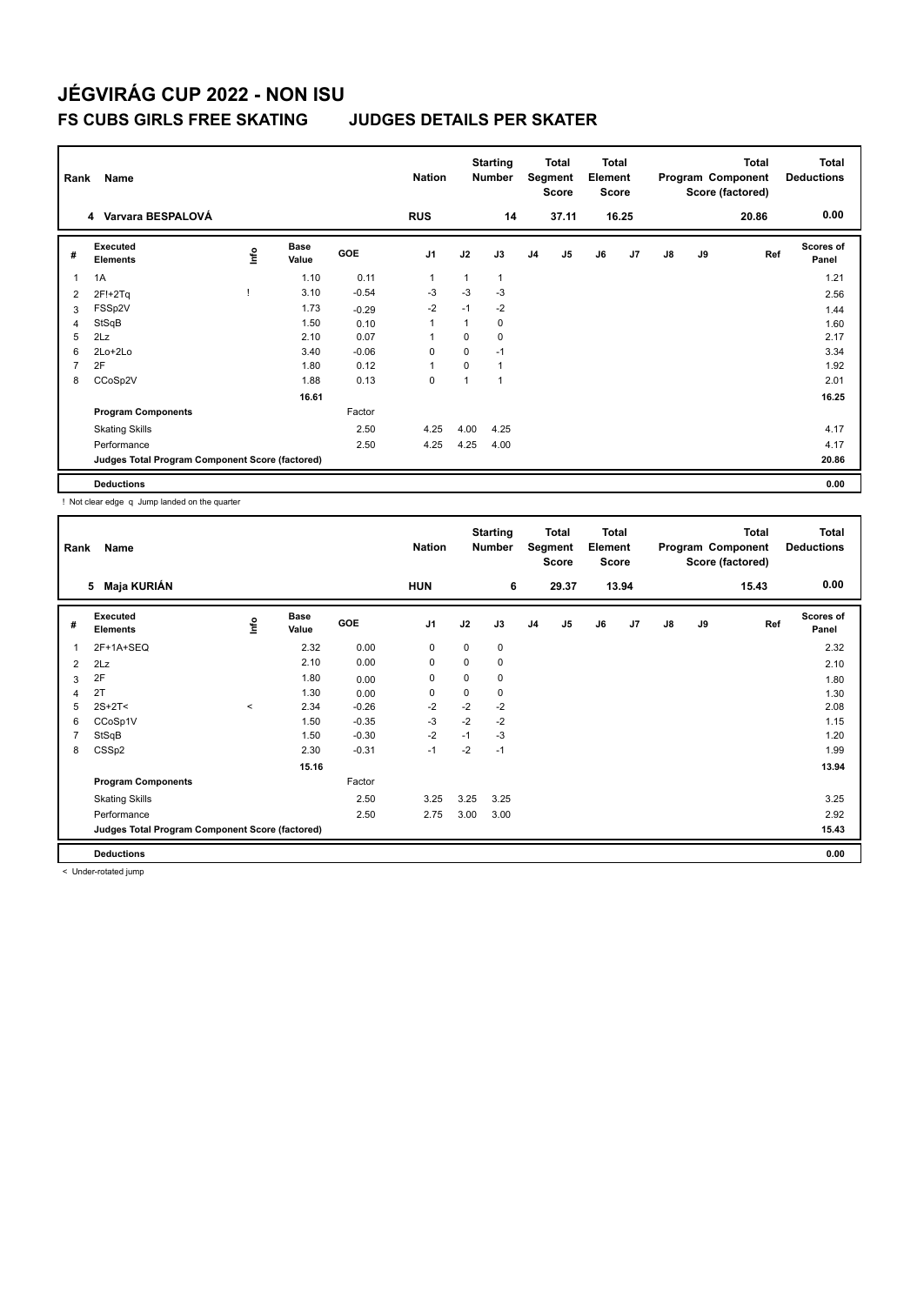### **FS CUBS GIRLS FREE SKATING JUDGES DETAILS PER SKATER**

| Rank           | Name                                            |         |                      |            | <b>Nation</b>  |      | <b>Starting</b><br><b>Number</b> |                | Total<br>Segment<br><b>Score</b> | <b>Total</b><br>Element<br><b>Score</b> |       |               |    | <b>Total</b><br>Program Component<br>Score (factored) | Total<br><b>Deductions</b> |
|----------------|-------------------------------------------------|---------|----------------------|------------|----------------|------|----------------------------------|----------------|----------------------------------|-----------------------------------------|-------|---------------|----|-------------------------------------------------------|----------------------------|
|                | 6 Vivienn SZÉNÁSI                               |         |                      |            | <b>HUN</b>     |      | 7                                |                | 28.83                            |                                         | 13.08 |               |    | 16.25                                                 | $-0.50$                    |
| #              | Executed<br><b>Elements</b>                     | ١nf٥    | <b>Base</b><br>Value | <b>GOE</b> | J <sub>1</sub> | J2   | J3                               | J <sub>4</sub> | J <sub>5</sub>                   | J6                                      | J7    | $\mathsf{J}8$ | J9 | Ref                                                   | <b>Scores of</b><br>Panel  |
| 1              | $2S+2T$                                         |         | 2.60                 | $-0.43$    | $-4$           | $-2$ | $-4$                             |                |                                  |                                         |       |               |    |                                                       | 2.17                       |
| 2              | 2Fq+2Loq                                        | q       | 3.50                 | $-0.78$    | -4             | $-5$ | $-4$                             |                |                                  |                                         |       |               |    |                                                       | 2.72                       |
| 3              | 2Lz<                                            | $\prec$ | 1.68                 | $-0.45$    | $-3$           | $-2$ | $-3$                             |                |                                  |                                         |       |               |    |                                                       | 1.23                       |
| $\overline{4}$ | CCoSp2V                                         |         | 1.88                 | $-0.56$    | $-3$           | $-3$ | $-3$                             |                |                                  |                                         |       |               |    |                                                       | 1.32                       |
| 5              | 2Fq                                             | q       | 1.80                 | $-0.36$    | $-2$           | $-2$ | $-2$                             |                |                                  |                                         |       |               |    |                                                       | 1.44                       |
| 6              | 1A                                              |         | 1.10                 | 0.00       | 0              | 0    | 0                                |                |                                  |                                         |       |               |    |                                                       | 1.10                       |
| $\overline{7}$ | StSqB                                           |         | 1.50                 | 0.00       | 0              | 0    | 0                                |                |                                  |                                         |       |               |    |                                                       | 1.50                       |
| 8              | SSp2                                            |         | 1.60                 | 0.00       | $\mathbf 0$    | 0    | 0                                |                |                                  |                                         |       |               |    |                                                       | 1.60                       |
|                |                                                 |         | 15.66                |            |                |      |                                  |                |                                  |                                         |       |               |    |                                                       | 13.08                      |
|                | <b>Program Components</b>                       |         |                      | Factor     |                |      |                                  |                |                                  |                                         |       |               |    |                                                       |                            |
|                | <b>Skating Skills</b>                           |         |                      | 2.50       | 3.25           | 3.00 | 3.00                             |                |                                  |                                         |       |               |    |                                                       | 3.08                       |
|                | Performance                                     |         |                      | 2.50       | 3.50           | 3.50 | 3.25                             |                |                                  |                                         |       |               |    |                                                       | 3.42                       |
|                | Judges Total Program Component Score (factored) |         |                      |            |                |      |                                  |                |                                  |                                         |       |               |    |                                                       | 16.25                      |
|                | <b>Deductions</b>                               |         | Falls:               | $-0.50$    |                |      |                                  |                |                                  |                                         |       |               |    |                                                       | $-0.50$                    |

< Under-rotated jump q Jump landed on the quarter

| Rank | Name                                            |         | <b>Nation</b>        |         | <b>Starting</b><br><b>Number</b> |             | <b>Total</b><br>Segment<br><b>Score</b> | <b>Total</b><br>Element<br><b>Score</b> |       |    |       | <b>Total</b><br>Program Component<br>Score (factored) | <b>Total</b><br><b>Deductions</b> |       |                           |
|------|-------------------------------------------------|---------|----------------------|---------|----------------------------------|-------------|-----------------------------------------|-----------------------------------------|-------|----|-------|-------------------------------------------------------|-----------------------------------|-------|---------------------------|
|      | 7 Fanni HESZ                                    |         |                      |         | <b>HUN</b>                       |             | 4                                       |                                         | 26.92 |    | 12.84 |                                                       |                                   | 14.58 | $-0.50$                   |
| #    | Executed<br><b>Elements</b>                     | Life    | <b>Base</b><br>Value | GOE     | J <sub>1</sub>                   | J2          | J3                                      | J <sub>4</sub>                          | J5    | J6 | J7    | $\mathsf{J}8$                                         | J9                                | Ref   | <b>Scores of</b><br>Panel |
|      | $2S+2T<$                                        | $\prec$ | 2.34                 | $-0.52$ | $-4$                             | $-4$        | $-4$                                    |                                         |       |    |       |                                                       |                                   |       | 1.82                      |
| 2    | 2Fq+2Loq                                        | q       | 3.50                 | $-0.90$ | $-5$                             | $-5$        | $-5$                                    |                                         |       |    |       |                                                       |                                   |       | 2.60                      |
| 3    | CCoSp1                                          |         | 2.00                 | 0.00    | 0                                | 0           | 0                                       |                                         |       |    |       |                                                       |                                   |       | 2.00                      |
| 4    | 1A                                              |         | 1.10                 | 0.00    | $\mathbf 0$                      | $\mathbf 0$ | 0                                       |                                         |       |    |       |                                                       |                                   |       | 1.10                      |
| 5    | 2Lzeq                                           | q       | 1.68                 | $-0.73$ | $-4$                             | $-5$        | $-4$                                    |                                         |       |    |       |                                                       |                                   |       | 0.95                      |
| 6    | StSqB                                           |         | 1.50                 | $-0.05$ | $\mathbf 0$                      | $\Omega$    | $-1$                                    |                                         |       |    |       |                                                       |                                   |       | 1.45                      |
| 7    | 2F                                              |         | 1.80                 | 0.00    | $\mathbf 0$                      | $\mathbf 0$ | 0                                       |                                         |       |    |       |                                                       |                                   |       | 1.80                      |
| 8    | CSSpBV                                          |         | 1.20                 | $-0.08$ | 0                                | $-1$        | $-1$                                    |                                         |       |    |       |                                                       |                                   |       | 1.12                      |
|      |                                                 |         | 15.12                |         |                                  |             |                                         |                                         |       |    |       |                                                       |                                   |       | 12.84                     |
|      | <b>Program Components</b>                       |         |                      | Factor  |                                  |             |                                         |                                         |       |    |       |                                                       |                                   |       |                           |
|      | <b>Skating Skills</b>                           |         |                      | 2.50    | 3.00                             | 2.75        | 3.25                                    |                                         |       |    |       |                                                       |                                   |       | 3.00                      |
|      | Performance                                     |         |                      | 2.50    | 2.75                             | 2.75        | 3.00                                    |                                         |       |    |       |                                                       |                                   |       | 2.83                      |
|      | Judges Total Program Component Score (factored) |         |                      |         |                                  |             |                                         |                                         |       |    |       |                                                       |                                   |       | 14.58                     |
|      | <b>Deductions</b>                               |         | Falls:               | $-0.50$ |                                  |             |                                         |                                         |       |    |       |                                                       |                                   |       | $-0.50$                   |
|      |                                                 |         |                      |         |                                  |             |                                         |                                         |       |    |       |                                                       |                                   |       |                           |

< Under-rotated jump e Wrong edge q Jump landed on the quarter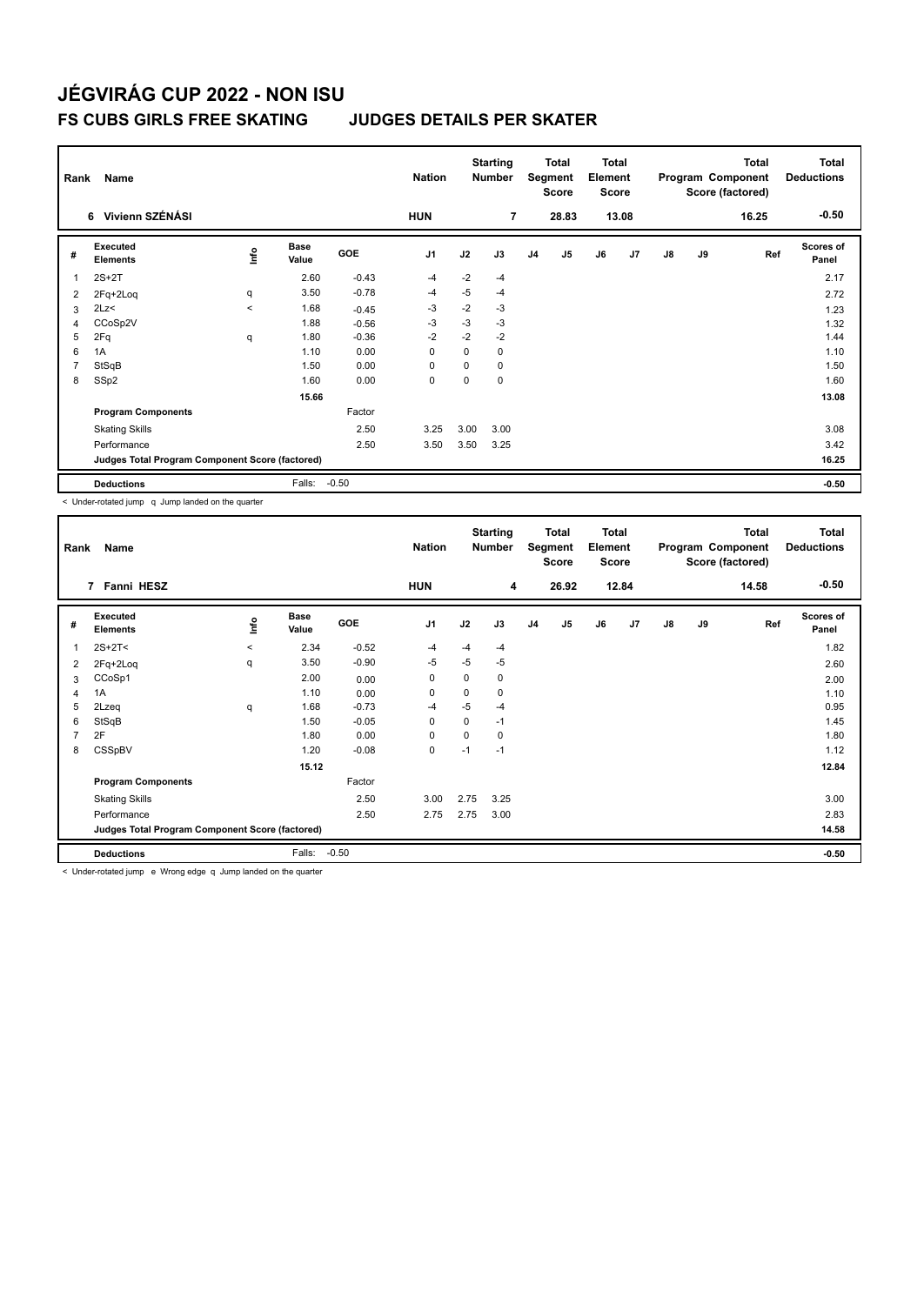### **FS CUBS GIRLS FREE SKATING JUDGES DETAILS PER SKATER**

| Rank           | Name                                            |         |                      |            | <b>Nation</b>  |      | <b>Starting</b><br><b>Number</b> |                | Total<br>Segment<br><b>Score</b> | <b>Total</b><br>Element<br><b>Score</b> |       |    |    | <b>Total</b><br>Program Component<br>Score (factored) | <b>Total</b><br><b>Deductions</b> |
|----------------|-------------------------------------------------|---------|----------------------|------------|----------------|------|----------------------------------|----------------|----------------------------------|-----------------------------------------|-------|----|----|-------------------------------------------------------|-----------------------------------|
|                | <b>Hanna BRÁTH</b><br>8                         |         |                      |            | <b>HUN</b>     |      | 15                               |                | 26.61                            |                                         | 11.65 |    |    | 16.46                                                 | $-1.50$                           |
| #              | Executed<br><b>Elements</b>                     | ١nf٥    | <b>Base</b><br>Value | <b>GOE</b> | J <sub>1</sub> | J2   | J3                               | J <sub>4</sub> | J5                               | J6                                      | J7    | J8 | J9 | Ref                                                   | <b>Scores of</b><br>Panel         |
| 1              | 1A                                              |         | 1.10                 | 0.07       | $\mathbf{1}$   | 1    | $\mathbf 0$                      |                |                                  |                                         |       |    |    |                                                       | 1.17                              |
| 2              | 2Lo                                             |         | 1.70                 | 0.00       | 0              | 0    | $\mathbf 0$                      |                |                                  |                                         |       |    |    |                                                       | 1.70                              |
| 3              | 2Lz<                                            | $\,<\,$ | 1.68                 | $-0.84$    | $-5$           | $-5$ | -5                               |                |                                  |                                         |       |    |    |                                                       | 0.84                              |
| 4              | FCCoSpB                                         |         | 1.70                 | $-0.11$    | $-1$           | 0    | $-1$                             |                |                                  |                                         |       |    |    |                                                       | 1.59                              |
| 5              | $2Lz+2T$                                        |         | 3.40                 | $-1.05$    | -5             | $-5$ | -5                               |                |                                  |                                         |       |    |    |                                                       | 2.35                              |
| 6              | StSqB                                           |         | 1.50                 | $-0.05$    | 0              | 0    | $-1$                             |                |                                  |                                         |       |    |    |                                                       | 1.45                              |
| $\overline{7}$ | 2F<<                                            | <<      | 0.50                 | $-0.25$    | $-5$           | $-5$ | $-5$                             |                |                                  |                                         |       |    |    |                                                       | 0.25                              |
| 8              | CSS <sub>p2</sub>                               |         | 2.30                 | 0.00       | 0              | 0    | $\mathbf 0$                      |                |                                  |                                         |       |    |    |                                                       | 2.30                              |
|                |                                                 |         | 13.88                |            |                |      |                                  |                |                                  |                                         |       |    |    |                                                       | 11.65                             |
|                | <b>Program Components</b>                       |         |                      | Factor     |                |      |                                  |                |                                  |                                         |       |    |    |                                                       |                                   |
|                | <b>Skating Skills</b>                           |         |                      | 2.50       | 3.50           | 3.25 | 3.25                             |                |                                  |                                         |       |    |    |                                                       | 3.33                              |
|                | Performance                                     |         |                      | 2.50       | 3.50           | 3.25 | 3.00                             |                |                                  |                                         |       |    |    |                                                       | 3.25                              |
|                | Judges Total Program Component Score (factored) |         |                      |            |                |      |                                  |                |                                  |                                         |       |    |    |                                                       | 16.46                             |
|                | <b>Deductions</b>                               |         | Falls:               | $-1.50$    |                |      |                                  |                |                                  |                                         |       |    |    |                                                       | $-1.50$                           |

< Under-rotated jump << Downgraded jump

| Rank           | Name                                            |             |                      |         | <b>Nation</b>  |      | <b>Starting</b><br><b>Number</b> |                | Total<br>Segment<br><b>Score</b> | <b>Total</b><br>Element<br>Score |       |               |    | Total<br>Program Component<br>Score (factored) | <b>Total</b><br><b>Deductions</b> |
|----------------|-------------------------------------------------|-------------|----------------------|---------|----------------|------|----------------------------------|----------------|----------------------------------|----------------------------------|-------|---------------|----|------------------------------------------------|-----------------------------------|
|                | Réka KISS<br>9                                  |             |                      |         | <b>HUN</b>     |      | 1                                |                | 24.32                            |                                  | 10.94 |               |    | 14.38                                          | $-1.00$                           |
| #              | Executed<br><b>Elements</b>                     | <u>info</u> | <b>Base</b><br>Value | GOE     | J <sub>1</sub> | J2   | J3                               | J <sub>4</sub> | J5                               | J6                               | J7    | $\mathsf{J}8$ | J9 | Ref                                            | <b>Scores of</b><br>Panel         |
| 1              | 2Sq                                             | q           | 1.30                 | $-0.65$ | -5             | -5   | $-5$                             |                |                                  |                                  |       |               |    |                                                | 0.65                              |
| 2              | 2Lz<<                                           | <<          | 0.60                 | $-0.30$ | -5             | $-5$ | $-5$                             |                |                                  |                                  |       |               |    |                                                | 0.30                              |
| 3              | $2T < +2T <$                                    | $\,<\,$     | 2.08                 | $-0.49$ | -5             | -5   | $-4$                             |                |                                  |                                  |       |               |    |                                                | 1.59                              |
| 4              | CSSp1                                           |             | 1.90                 | $-0.19$ | $-1$           | $-1$ | $-1$                             |                |                                  |                                  |       |               |    |                                                | 1.71                              |
| 5              | 1A+1A+SEQ                                       |             | 1.76                 | $-0.04$ | 0              | 0    | $-1$                             |                |                                  |                                  |       |               |    |                                                | 1.72                              |
| 6              | 2Lo<                                            | $\hat{}$    | 1.36                 | $-0.27$ | $-2$           | $-2$ | $-2$                             |                |                                  |                                  |       |               |    |                                                | 1.09                              |
| $\overline{7}$ | StSqB                                           |             | 1.50                 | 0.05    | 0              | 1    | 0                                |                |                                  |                                  |       |               |    |                                                | 1.55                              |
| 8              | CCoSp2                                          |             | 2.50                 | $-0.17$ | $-1$           | 0    | $-1$                             |                |                                  |                                  |       |               |    |                                                | 2.33                              |
|                |                                                 |             | 13.00                |         |                |      |                                  |                |                                  |                                  |       |               |    |                                                | 10.94                             |
|                | <b>Program Components</b>                       |             |                      | Factor  |                |      |                                  |                |                                  |                                  |       |               |    |                                                |                                   |
|                | <b>Skating Skills</b>                           |             |                      | 2.50    | 3.00           | 2.75 | 3.00                             |                |                                  |                                  |       |               |    |                                                | 2.92                              |
|                | Performance                                     |             |                      | 2.50    | 3.00           | 2.75 | 2.75                             |                |                                  |                                  |       |               |    |                                                | 2.83                              |
|                | Judges Total Program Component Score (factored) |             |                      |         |                |      |                                  |                |                                  |                                  |       |               |    |                                                | 14.38                             |
|                | <b>Deductions</b>                               |             | Falls:               | $-1.00$ |                |      |                                  |                |                                  |                                  |       |               |    |                                                | $-1.00$                           |

< Under-rotated jump << Downgraded jump q Jump landed on the quarter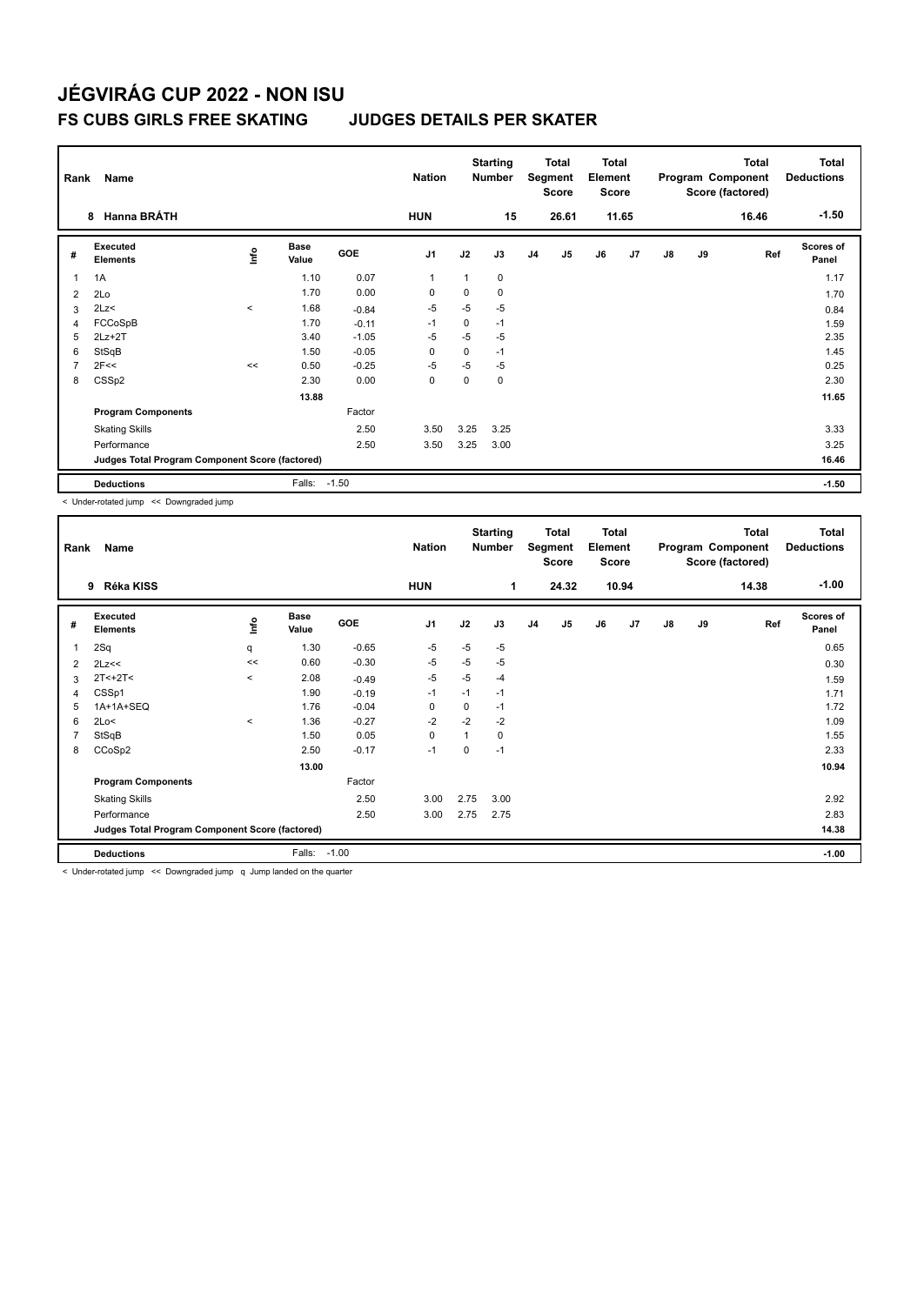### **FS CUBS GIRLS FREE SKATING JUDGES DETAILS PER SKATER**

| Rank | Name                                            |         |                      |         | <b>Nation</b>  |             | <b>Starting</b><br><b>Number</b> |    | <b>Total</b><br>Segment<br><b>Score</b> | <b>Total</b><br>Element<br><b>Score</b> |       |               |    | <b>Total</b><br>Program Component<br>Score (factored) | <b>Total</b><br><b>Deductions</b> |
|------|-------------------------------------------------|---------|----------------------|---------|----------------|-------------|----------------------------------|----|-----------------------------------------|-----------------------------------------|-------|---------------|----|-------------------------------------------------------|-----------------------------------|
|      | Natália Panka SCHALL<br>10                      |         |                      |         | <b>HUN</b>     |             | 11                               |    | 23.25                                   |                                         | 10.85 |               |    | 12.90                                                 | $-0.50$                           |
| #    | Executed<br><b>Elements</b>                     | ١nf٥    | <b>Base</b><br>Value | GOE     | J <sub>1</sub> | J2          | J3                               | J4 | J5                                      | J6                                      | J7    | $\mathsf{J}8$ | J9 | Ref                                                   | <b>Scores of</b><br>Panel         |
| 1    | 2F<                                             | $\prec$ | 1.44                 | $-0.72$ | $-5$           | $-5$        | -5                               |    |                                         |                                         |       |               |    |                                                       | 0.72                              |
| 2    | $2Sq+2Lo<$                                      | $\prec$ | 2.66                 | $-0.63$ | -5             | $-5$        | $-4$                             |    |                                         |                                         |       |               |    |                                                       | 2.03                              |
| 3    | CSSp1                                           |         | 1.90                 | 0.00    | 0              | 0           | 0                                |    |                                         |                                         |       |               |    |                                                       | 1.90                              |
| 4    | $2Lo<+2T<<$                                     | <<      | 1.76                 | $-0.63$ | -4             | $-5$        | $-5$                             |    |                                         |                                         |       |               |    |                                                       | 1.13                              |
| 5    | 2S<                                             | $\prec$ | 1.04                 | $-0.21$ | $-2$           | $-2$        | $-2$                             |    |                                         |                                         |       |               |    |                                                       | 0.83                              |
| 6    | 1A                                              |         | 1.10                 | 0.00    | 0              | $\mathbf 0$ | 0                                |    |                                         |                                         |       |               |    |                                                       | 1.10                              |
| 7    | StSqB                                           |         | 1.50                 | 0.00    | 0              | 0           | 0                                |    |                                         |                                         |       |               |    |                                                       | 1.50                              |
| 8    | CCoSpB                                          |         | 1.70                 | $-0.06$ | $-1$           | 0           | $\Omega$                         |    |                                         |                                         |       |               |    |                                                       | 1.64                              |
|      |                                                 |         | 13.10                |         |                |             |                                  |    |                                         |                                         |       |               |    |                                                       | 10.85                             |
|      | <b>Program Components</b>                       |         |                      | Factor  |                |             |                                  |    |                                         |                                         |       |               |    |                                                       |                                   |
|      | <b>Skating Skills</b>                           |         |                      | 2.50    | 2.75           | 2.50        | 2.50                             |    |                                         |                                         |       |               |    |                                                       | 2.58                              |
|      | Performance                                     |         |                      | 2.50    | 2.75           | 2.50        | 2.50                             |    |                                         |                                         |       |               |    |                                                       | 2.58                              |
|      | Judges Total Program Component Score (factored) |         |                      |         |                |             |                                  |    |                                         |                                         |       |               |    |                                                       | 12.90                             |
|      | <b>Deductions</b>                               |         | Falls:               | $-0.50$ |                |             |                                  |    |                                         |                                         |       |               |    |                                                       | $-0.50$                           |

< Under-rotated jump << Downgraded jump q Jump landed on the quarter

| Rank           | Name                                            |         |                      |         | <b>Nation</b>  |             | <b>Starting</b><br><b>Number</b> |                | Total<br>Segment<br><b>Score</b> | <b>Total</b><br>Element<br><b>Score</b> |      |    |    | <b>Total</b><br>Program Component<br>Score (factored) | <b>Total</b><br><b>Deductions</b> |
|----------------|-------------------------------------------------|---------|----------------------|---------|----------------|-------------|----------------------------------|----------------|----------------------------------|-----------------------------------------|------|----|----|-------------------------------------------------------|-----------------------------------|
|                | <b>Emma Zselyke PORCS</b><br>11                 |         |                      |         | <b>HUN</b>     |             | $\overline{2}$                   |                | 20.25                            |                                         | 9.09 |    |    | 11.66                                                 | $-0.50$                           |
| #              | Executed<br><b>Elements</b>                     | ١nfo    | <b>Base</b><br>Value | GOE     | J <sub>1</sub> | J2          | J3                               | J <sub>4</sub> | J5                               | J6                                      | J7   | J8 | J9 | Ref                                                   | <b>Scores of</b><br>Panel         |
| 1              | 2Lo<+1T                                         | $\prec$ | 1.76                 | $-0.54$ | $-4$           | $-3$        | $-5$                             |                |                                  |                                         |      |    |    |                                                       | 1.22                              |
| 2              | StSqB                                           |         | 1.50                 | $-0.05$ | 0              | 0           | $-1$                             |                |                                  |                                         |      |    |    |                                                       | 1.45                              |
| 3              | CCoSp1V                                         |         | 1.50                 | $-0.45$ | $-3$           | $-3$        | $-3$                             |                |                                  |                                         |      |    |    |                                                       | 1.05                              |
| 4              | 1A                                              |         | 1.10                 | 0.00    | 0              | $\mathbf 0$ | 0                                |                |                                  |                                         |      |    |    |                                                       | 1.10                              |
| 5              | 1Lz+1A+SEQ                                      |         | 1.36                 | 0.00    | $\mathbf 0$    | 0           | 0                                |                |                                  |                                         |      |    |    |                                                       | 1.36                              |
| 6              | SSp2                                            |         | 1.60                 | $-0.11$ | $-1$           | $\Omega$    | $-1$                             |                |                                  |                                         |      |    |    |                                                       | 1.49                              |
| $\overline{7}$ | 2Lo<                                            | $\,<\,$ | 1.36                 | $-0.68$ | $-5$           | $-5$        | -5                               |                |                                  |                                         |      |    |    |                                                       | 0.68                              |
| 8              | 2Sq                                             | q       | 1.30                 | $-0.56$ | -4             | $-5$        | $-4$                             |                |                                  |                                         |      |    |    |                                                       | 0.74                              |
|                |                                                 |         | 11.48                |         |                |             |                                  |                |                                  |                                         |      |    |    |                                                       | 9.09                              |
|                | <b>Program Components</b>                       |         |                      | Factor  |                |             |                                  |                |                                  |                                         |      |    |    |                                                       |                                   |
|                | <b>Skating Skills</b>                           |         |                      | 2.50    | 2.25           | 2.50        | 2.25                             |                |                                  |                                         |      |    |    |                                                       | 2.33                              |
|                | Performance                                     |         |                      | 2.50    | 2.25           | 2.25        | 2.50                             |                |                                  |                                         |      |    |    |                                                       | 2.33                              |
|                | Judges Total Program Component Score (factored) |         |                      |         |                |             |                                  |                |                                  |                                         |      |    |    |                                                       | 11.66                             |
|                | <b>Deductions</b>                               |         | Falls:               | $-0.50$ |                |             |                                  |                |                                  |                                         |      |    |    |                                                       | $-0.50$                           |

< Under-rotated jump q Jump landed on the quarter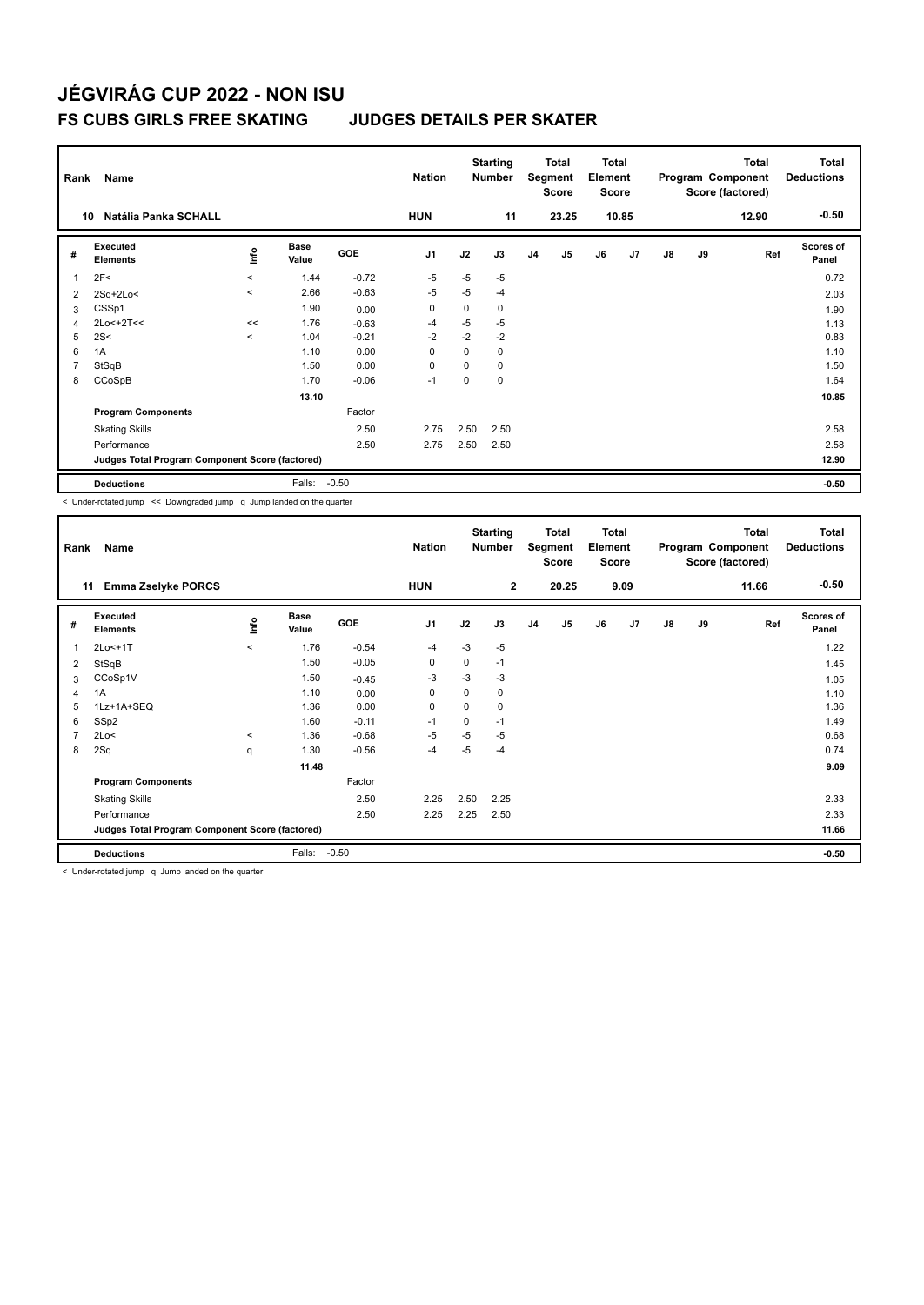## **FS CUBS GIRLS FREE SKATING JUDGES DETAILS PER SKATER**

| Rank | Name                                            |         |                      |            | <b>Nation</b>  |      | <b>Starting</b><br><b>Number</b> |                | Total<br>Segment<br><b>Score</b> | <b>Total</b><br>Element<br><b>Score</b> |                |    |    | Total<br>Program Component<br>Score (factored) | Total<br><b>Deductions</b> |
|------|-------------------------------------------------|---------|----------------------|------------|----------------|------|----------------------------------|----------------|----------------------------------|-----------------------------------------|----------------|----|----|------------------------------------------------|----------------------------|
|      | Kincső ZSIDI<br>12                              |         |                      |            | <b>HUN</b>     |      | 10                               |                | 19.90                            |                                         | 9.64           |    |    | 11.26                                          | $-1.00$                    |
| #    | Executed<br><b>Elements</b>                     | ١nf٥    | <b>Base</b><br>Value | <b>GOE</b> | J <sub>1</sub> | J2   | J3                               | J <sub>4</sub> | J <sub>5</sub>                   | J6                                      | J <sub>7</sub> | J8 | J9 | Ref                                            | <b>Scores of</b><br>Panel  |
| 1    | SSp1                                            |         | 1.30                 | 0.00       | 0              | 0    | 0                                |                |                                  |                                         |                |    |    |                                                | 1.30                       |
| 2    | 1Lz+1A+SEQ                                      |         | 1.36                 | 0.00       | 0              | 0    | 0                                |                |                                  |                                         |                |    |    |                                                | 1.36                       |
| 3    | 2S<                                             | $\prec$ | 1.04                 | $-0.52$    | $-5$           | $-5$ | $-5$                             |                |                                  |                                         |                |    |    |                                                | 0.52                       |
| 4    | CCoSpB                                          |         | 1.70                 | 0.00       | 0              | 1    | $-1$                             |                |                                  |                                         |                |    |    |                                                | 1.70                       |
| 5    | 2Lo<                                            | $\prec$ | 1.36                 | $-0.68$    | $-5$           | $-5$ | $-5$                             |                |                                  |                                         |                |    |    |                                                | 0.68                       |
| 6    | 2T                                              |         | 1.30                 | $-0.22$    | $-2$           | $-1$ | $-2$                             |                |                                  |                                         |                |    |    |                                                | 1.08                       |
| 7    | $1A+1T$                                         |         | 1.50                 | 0.00       | 0              | 0    | 0                                |                |                                  |                                         |                |    |    |                                                | 1.50                       |
| 8    | StSqB                                           |         | 1.50                 | 0.00       | 0              | 0    | 0                                |                |                                  |                                         |                |    |    |                                                | 1.50                       |
|      |                                                 |         | 11.06                |            |                |      |                                  |                |                                  |                                         |                |    |    |                                                | 9.64                       |
|      | <b>Program Components</b>                       |         |                      | Factor     |                |      |                                  |                |                                  |                                         |                |    |    |                                                |                            |
|      | <b>Skating Skills</b>                           |         |                      | 2.50       | 2.25           | 2.25 | 2.25                             |                |                                  |                                         |                |    |    |                                                | 2.25                       |
|      | Performance                                     |         |                      | 2.50       | 2.25           | 2.50 | 2.00                             |                |                                  |                                         |                |    |    |                                                | 2.25                       |
|      | Judges Total Program Component Score (factored) |         |                      |            |                |      |                                  |                |                                  |                                         |                |    |    |                                                | 11.26                      |
|      | <b>Deductions</b>                               |         | Falls:               | $-1.00$    |                |      |                                  |                |                                  |                                         |                |    |    |                                                | $-1.00$                    |

< Under-rotated jump

| Rank           | Name                                            |    |                      |         | <b>Nation</b>  |      | <b>Starting</b><br><b>Number</b> |                | <b>Total</b><br>Segment<br><b>Score</b> | <b>Total</b><br>Element<br><b>Score</b> |      |               |    | Total<br>Program Component<br>Score (factored) | <b>Total</b><br><b>Deductions</b> |
|----------------|-------------------------------------------------|----|----------------------|---------|----------------|------|----------------------------------|----------------|-----------------------------------------|-----------------------------------------|------|---------------|----|------------------------------------------------|-----------------------------------|
| 13             | Szofia Dóra GUTTMANN                            |    |                      |         | <b>HUN</b>     |      | 12                               |                | 19.16                                   |                                         | 9.06 |               |    | 12.10                                          | $-2.00$                           |
| #              | Executed<br><b>Elements</b>                     | ۴  | <b>Base</b><br>Value | GOE     | J <sub>1</sub> | J2   | J3                               | J <sub>4</sub> | J5                                      | J6                                      | J7   | $\mathsf{J}8$ | J9 | Ref                                            | <b>Scores of</b><br>Panel         |
|                | 2Sq                                             | q  | 1.30                 | $-0.65$ | $-5$           | $-5$ | $-5$                             |                |                                         |                                         |      |               |    |                                                | 0.65                              |
| 2              | CSS <sub>p2</sub>                               |    | 2.30                 | $-0.46$ | $-2$           | $-2$ | $-2$                             |                |                                         |                                         |      |               |    |                                                | 1.84                              |
| 3              | 1Lo                                             |    | 0.50                 | 0.00    | 0              | 0    | 0                                |                |                                         |                                         |      |               |    |                                                | 0.50                              |
| 4              | 2T                                              |    | 1.30                 | $-0.09$ | $-1$           | 0    | $-1$                             |                |                                         |                                         |      |               |    |                                                | 1.21                              |
| 5              | StSqB                                           |    | 1.50                 | $-0.05$ | 0              | 0    | $-1$                             |                |                                         |                                         |      |               |    |                                                | 1.45                              |
| 6              | 2F<<                                            | << | 0.50                 | $-0.25$ | $-5$           | $-5$ | $-5$                             |                |                                         |                                         |      |               |    |                                                | 0.25                              |
| $\overline{7}$ | CCoSp1V                                         |    | 1.50                 | $-0.10$ | $-1$           | 0    | $-1$                             |                |                                         |                                         |      |               |    |                                                | 1.40                              |
| 8              | 1A+1A+SEQ                                       |    | 1.76                 | 0.00    | 0              | 0    | 0                                |                |                                         |                                         |      |               |    |                                                | 1.76                              |
|                |                                                 |    | 10.66                |         |                |      |                                  |                |                                         |                                         |      |               |    |                                                | 9.06                              |
|                | <b>Program Components</b>                       |    |                      | Factor  |                |      |                                  |                |                                         |                                         |      |               |    |                                                |                                   |
|                | <b>Skating Skills</b>                           |    |                      | 2.50    | 2.50           | 2.50 | 2.25                             |                |                                         |                                         |      |               |    |                                                | 2.42                              |
|                | Performance                                     |    |                      | 2.50    | 2.50           | 2.75 | 2.00                             |                |                                         |                                         |      |               |    |                                                | 2.42                              |
|                | Judges Total Program Component Score (factored) |    |                      |         |                |      |                                  |                |                                         |                                         |      |               |    |                                                | 12.10                             |
|                | <b>Deductions</b>                               |    | Time violation:      | $-1.00$ |                |      | Falls:                           |                | $-1.00$                                 |                                         |      |               |    |                                                | $-2.00$                           |

<< Downgraded jump q Jump landed on the quarter